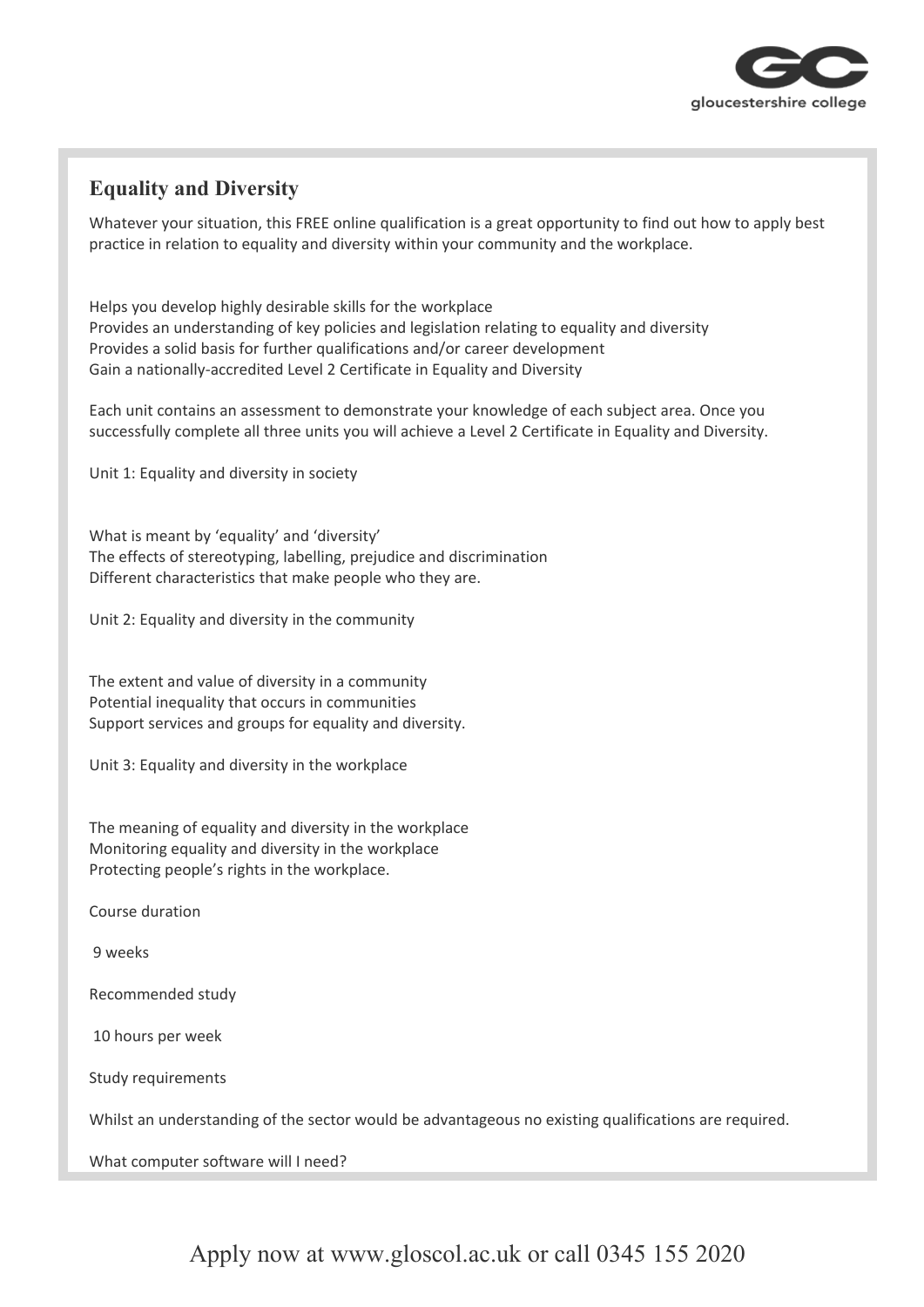

An Internet enabled desktop / laptop PC. An active email account. Adobe Acrobat Reader or similar PDF reader. The ability to read / edit Microsoft Word documents using Word or similar (e.g. LibreOffice).

Note: You will specifically need a recent full version (including Excel & amp; PowerPoint) of Microsoft Office for our IT courses.

Supported web browsers

The following browsers are currently supported which all follow a continuous release policy. We will support the latest 2 major versions of each.

Microsoft Edge Google Chrome Mozilla Firefox Apple Safari

Please ensure that your browser settings allow Popups from vision2learn and that JavaScript and Cookies are enabled.

Note: If you are unsure of your browser version and JavaScript / Cookie settings visit: www.whatismybrowser.com.

## **Entry Requirements**

The course is aimed at those 19 years (as at 31st August 2021) and over.

Once we receive your application we will send you an email link to complete your registration.

When applying for one of our free courses you will be asked to supply a copy of your ID, which can be either a passport, driving licence, birth certificate or national identity card. If you were born outside the EU, you must have proof of residency status and you will need to provide a copy for our records. If you have declared you are in receipt of benefits you will also need to provide us with evidence of this.

Please note whilst there is no limit to the number of free courses you can complete, you can only study one